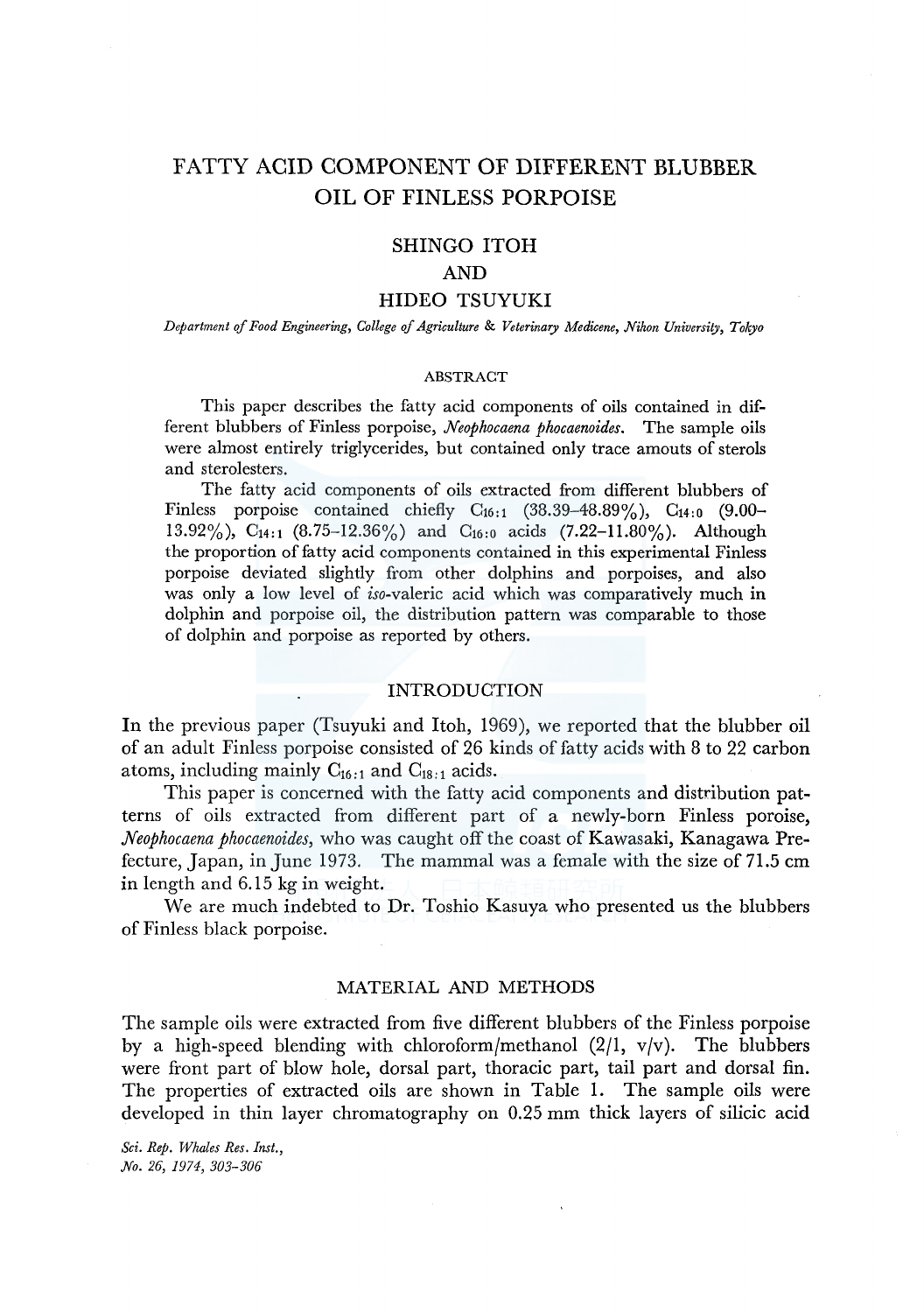## 304 ITOH AND TSUYUKI

(Wakogel B-5, Wako-Junyaku-Kogyo) with pertroleum ether-ethyl ether-glacial acetic acid (90/10/1,  $v/v/v$ ). Each blubber oil consisted of almost triglycerides respectively, having trace amount of cholesterols and cholesterolesters.

| <b>Blubbers</b>                      | Front of<br>blow hole | Dorsal    | Thoracic  | Tail    | Dorsal fin |
|--------------------------------------|-----------------------|-----------|-----------|---------|------------|
| Appearance (at $30^{\circ}$ C)       | Yellowish             | Yellowish | Yellowish | Whitish | Whitish    |
|                                      | liquid                | liquid    | liquid    | liquid  | liquid     |
| Oil content $(\%)$                   | 30.0                  | 46.7      | 42.2      | 19.4    | 5.3        |
| Refractive index (at $40^{\circ}$ C) | 1.4546                | 1.4596    | 1.4586    | 1.4592  | 1.4597     |
| Acid value                           | 0.54                  | 0.89      | 0.95      | 0.61    | 0.55       |
| Iodine value (Wijs)                  | 60.8                  | 71.4      | 68.8      | 77.8    | 84.1       |
| Saponification value                 | 213.4                 | 220.4     | 221.4     | 225.5   | 224.3      |
| Unsaponifiables $(\% )$              | 1.49                  | 0.83      | 0.64      | 1.44    | 0.37       |

#### TABLE 1. PROPERTIES OF DIFFERENT BLUBBER OILS OF FINLESS PORPOISE.

Gas liquid chromatography (GLC) was conducted with a Shimadzu Instrument, Model 4PTF, using  $267 \text{ cm} \times 3.0 \text{ mm}$  id glass column packed with 5% diethyleneglycol succinate (DEGS) on 80-100 mesh Chromosorb W (AW, DMCS) and a hydrogen ionization detector. Shortchain components were resolved thermally at column temperature programming the range of  $70-190^{\circ}$ C,  $4^{\circ}$ C per minute. Long-chain components were analyzed at column temterature of 205°C isothermally. The fatty acid methyl esters of sample oils were esterified by  $BF_a$ -methanol reagent according to the method of Metcalfe *et al* (1966). The methyl esters were purified by thin layer chromatography in petroleum ether-ethyl ether-glacial acetic acid  $(90/10/1, v/v/v)$  at low temperature and nitrogen atmosphere to prevent losses of short-chain components. The GLC peaks were identified by the use of pure standards (Apllied Science Laboratories, Inc.) and polyunsaturated component peaks were identified by the difference between GLC patterns before and after hydrogenation with platinum black reagent at the regular intervals. All fatty acid peaks obtained on chromatogram were reported as weight percentages of total known fatty acids presented by the method of Magidman *et al.* (1962).

## RESULTS AND DISCUSSION

The fatty acid components of different blubber oils in this Finless porpoise are listed in Table 2. The five different blubber oils have 44 kinds of fatty acids with the range of 8 to 22 carbon atoms, and the fatty acid components and distributions of those oils are entirely to be the same pattern. The most prominent fatty acids in different blubber oils are 38.39% to 48.89% of  $C_{16:1}$  acid; 9.00% to 13.92% of  $C_{14:0}$  acid; 8.75% to 12.36% of  $C_{14:1}$  acid; 7.22% to 11.80% of  $C_{16:0}$  acid; 4.67% to 6.46  $\%$  of C<sub>18:1</sub> acid, respectively. The total percentages of the above metnioned five fatty acids in all fatty acids are respectively  $77.26\%$  of front blubber of blow hole, 87.35% of dorsal blubber, 85.51% of thoracic blubber, 83.33% of tail blubber and  $82.39\%$  of dorsal fin blubber. The percentages of total saturated acids vary

> *Sci. Rep. Whales Res. Inst., No. 26, 1974*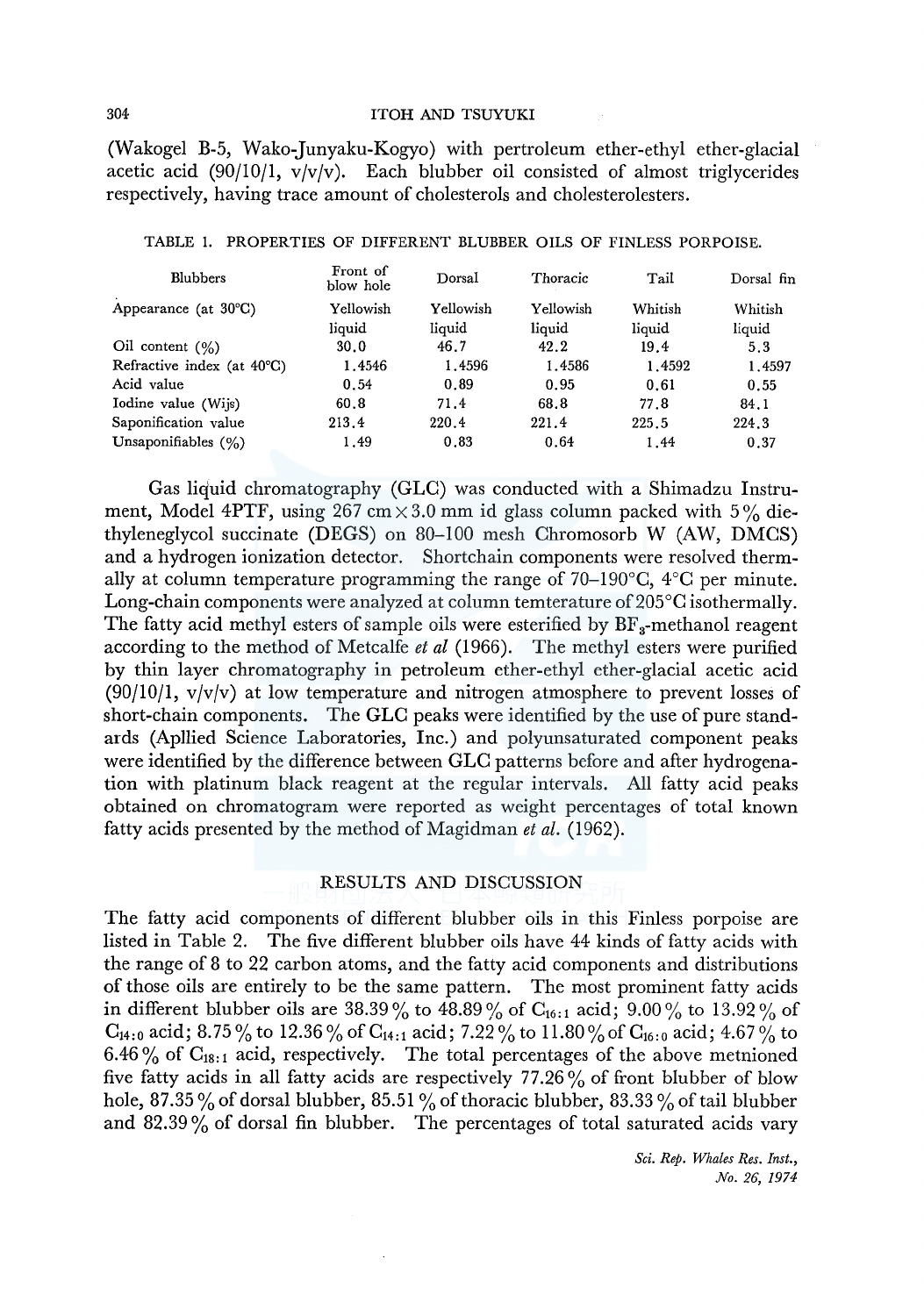## FINLESS PORPOISE OIL 305

 $\sim$   $\sim$ 

|                       |                       | <b>Blubbers</b> |          |        |               |  |
|-----------------------|-----------------------|-----------------|----------|--------|---------------|--|
| Fatty acids           | Front of<br>blow hole | Dorsal          | Thoracic | Tail   | Dorsal<br>fin |  |
| Saturated             |                       |                 |          |        |               |  |
| 5:0<br>Iso            | 2,55                  | 1.07            | 0.71     | 0.46   | 2,30          |  |
| 6:0                   | 0.24                  | 0.16            | 0.13     | 0.30   | 0.45          |  |
| 8:0                   | 0.29                  | 0.26            | 0.31     | 0.37   | 0.32          |  |
| 10:0<br>Iso           | 0.14                  | trace           | trace    | 0.09   | 0.04          |  |
| 10:0                  | 0.85                  | 0.49            | 0.57     | 0.41   | 0.31          |  |
| 11:0<br>Iso           | 0.04                  | trace           | trace    | 0.05   | 0.03          |  |
| 11:0                  | 0.25                  | 0.12            | 0.11     | 0.16   | 0.14          |  |
| $Iso$ $12:0$          | 0.70                  | 0.25            | 0.27     | 0.31   | 0.24          |  |
| 12:0                  | 3.14                  | 2,15            | 2.24     | 1,81   | 1.53          |  |
| 13:0<br>Iso           | 0.47                  | 0.08            | 0.12     | 0.21   | 0.28          |  |
| 13:0                  | 0.15                  | 0.01            | 0.08     | 0.07   | 0,08          |  |
| 14:0<br>Iso           | 0.98                  | 0.28            | 0.34     | 0.53   | 0.43          |  |
| 14:0                  | 13,85                 | 12.89           | 13.92    | 10.77  | 9.00          |  |
| 15:0<br>Iso           | 2.46                  | 1.15            | 1.55     | 2.13   | 1.70          |  |
| 15:0                  | 0.53                  | 0.29            | 0,51     | 0.45   | 0.48          |  |
| 16:0<br>Iso           | 2.44                  | 0.70            | 0.89     | 1.47   | 1.15          |  |
| 16:0                  | 11.31                 | 10.33           | 11.80    | 8.16   | 7.22          |  |
| 17:0                  | 0.34                  | 0.27            | 0.42     | 0.34   | 0.38          |  |
| 18:0                  | 0.02                  | 0.12            | 0.13     | 0,10   | 0.09          |  |
| 20:0                  | 0.02                  | 0.04            | 0.02     | 0.03   | 0.01          |  |
| Total saturated       | 40.77                 | 30.67           | 34.12    | 28.22  | 26.18         |  |
| Monounsaturated       |                       |                 |          |        |               |  |
| 6:1                   | 0.52                  | 0.32            | 0.29     | 0.43   | 0.77          |  |
| 8:1                   | 0.08                  | 0.09            | trace    | 0.22   | 0.07          |  |
| 10:1                  | 0.51                  | 0.66            | 0.76     | 0.69   | 0.67          |  |
| 12:1                  | 0.89                  | 0.70            | 0.75     | 0.92   | 0.91          |  |
| 14:1                  | 8.75                  | 10.57           | 10.35    | 12.15  | 12.36         |  |
| 16:1                  | 38.39                 | 48.89           | 44.72    | 46.80  | 47,35         |  |
| 18:1                  | 4.96                  | 4.67            | 4.72     | 5.45   | 6.46          |  |
| 20:1                  | 0.07                  | 0.08            | 0.05     | 0.07   | 0.08          |  |
| 22:1                  | 0.05                  | 0.04            | 0.04     | 0.08   | 0,08          |  |
| Total monounsaturated | 54.22                 | 66.02           | 61.68    | 66.81  | 68.75         |  |
| Polyunsaturated       |                       |                 |          |        |               |  |
| 12:2                  | 0.53                  | 0.51            | 0.55     | 0.65   | 0.73          |  |
| 14:2                  | 1.75                  | 0.47            | 0.94     | 1.11   | 1.01          |  |
| 16:2                  | 0.32                  | 0.14            | 0.31     | 0.24   | 0.29          |  |
| 16:3                  | 0.22                  | 0.26            | 0.44     | 0.28   | 0.24          |  |
| 18:2                  | 0.99                  | 0.83            | 0.81     | 1.09   | 1.36          |  |
| 18:3                  | 0.23                  | 0.29            | 0.30     | 0.44   | 0.42          |  |
| 18:4                  | 0,05                  | 0.03            | 0.03     | 0.04   | 0.04          |  |
| 20:2                  | 0.09                  | 0.06            | 0.09     | 0.10   | 0.10          |  |
| 20:3                  | 0.18                  | 0.17            | 0.15     | 0.28   | 0.19          |  |
| 20:4                  | 0.17                  | 0.13            | 0.11     | 0.19   | 0.15          |  |
| 20:5                  | 0.08                  | 0.05            | 0.07     | 0.06   | 0.05          |  |
| 22:2                  | 0.02                  | 0.02            | 0.02     | 0.05   | 0.04          |  |
| 22:3                  | 0.06                  | 0.02            | 0.08     | 0.04   | 0.07          |  |
| 22:5                  | 0.11                  | 0.15            | 0.12     | 0.14   | 0.14          |  |
| 22:6                  | 0.21                  | 0.18            | 0.18     | 0.26   | 0.24          |  |
| Total polyunsaturated | 5.01                  | 3.31            | 4.20     | 4.97   | 5.07          |  |
|                       | 100.00                | 100.00          | 100.00   | 100.00 | 100.00        |  |

#### TABLE 2. FATTY ACID COMPONENT OF DIFFERENT BLUBBER OILS OF FINLESS PORPOISE.

*Sci. Rep. Whales Res. Inst., No. 26, 1974*